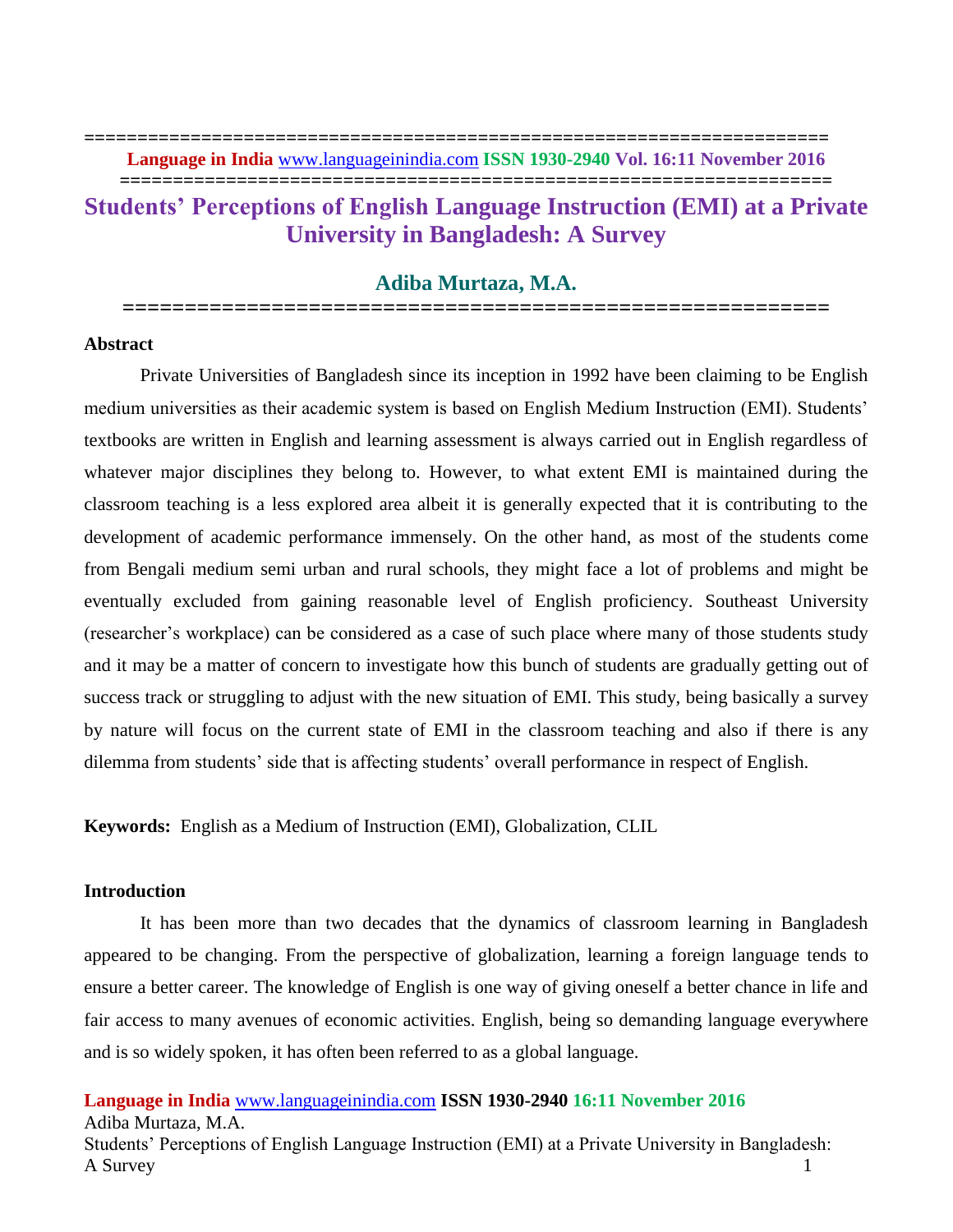As a developing country like Bangladesh, English, officially being a foreign language, is given high importance where a person is considered well educated if he/she can speak the language fluently. That individual can easily attract others' considerable attention and opportunities. One of the important opportunities is getting a good job in the corporate world.

It appears to be a general consensus that English has been a global language, a language that is widely used in higher education, business, technology, science, and the Internet (Crystal, 1997; Numan, 2003). In Bangladesh, EMI (English Medium Instruction) is relatively a new trend specifically in private universities. Use of English in teaching academic subjects such as geography, mathematics, medicine etc.(Dearden, 2014, p. 2) EMI is not a method it is actually a process through which students will learn not only English as a language but also, through English they will learn about the subject in which they are doing their major.

#### **Bangladesh Context**

In Bangladesh private universities which are run through EMI programs offer three fundamental English courses to the students of every discipline in the very first year of their university life. Here all textbooks, exam questions, answer scripts are written in English. Students hold both positive and negative attitude toward EMI. But teachers prefer EMI since English skill is valued. There are possibilities of EMI "EMI can improve English proficiency of students" (Ibrahim, 2001). "Learners who receive formal instructions in English may learn English more rapidly than those who do not" (Rod Ellis, 1984:16). EMI system promotes students' mastery of English. The students who are always getting English lectures and instructions in class are expected to be fluent in English.

However, there are tensions and issues concerning EMI**.** For instance students' perceptions of EMI, their attitude toward EMI, challenges they encounter with EMI, Students motivation to attend EMI classes, their level of proficiency to comprehend EMI classes, makes it difficult to understand the course content very often, Students cannot express or ask question smoothly in English in EMI classes, Interaction between teacher and students is less in EMI classes, Language proficiency of teacher and student might be an obstacle to EMI.

#### **Literature Review**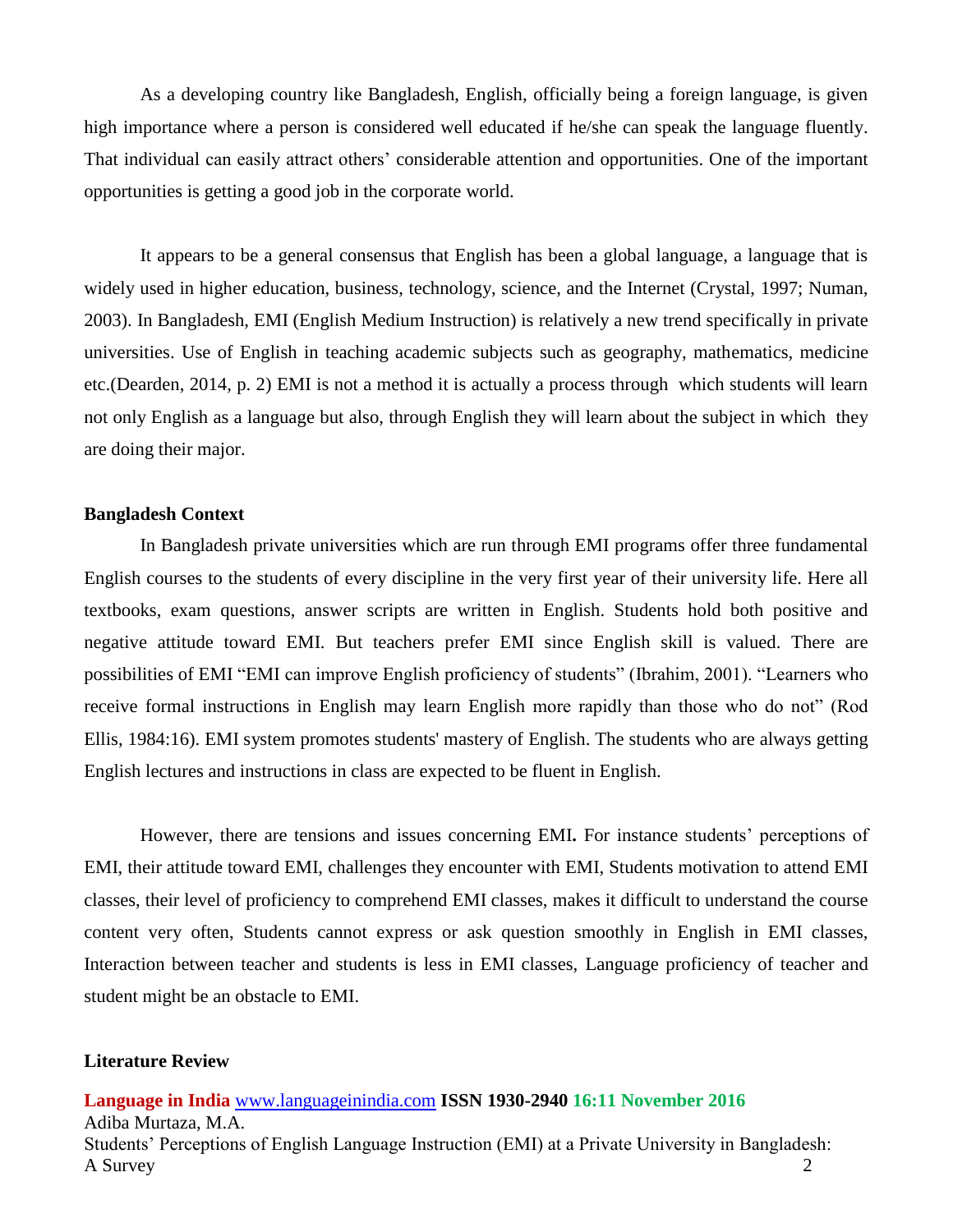#### *Defining EMI*

English Medium Instruction (EMI) refers to the use of English in teaching academic subjects such as geography, mathematics, medicine etc. (Dearden, 2014, p. 2). Kym and Kym (2014) hold that EMI is not a method; it is an education policy. In EMI, students are taught professional knowledge in English so that they can gain both subject-knowledge and English proficiency. While defining EMI, experts sometimes refer to CLIL (Content and Language Integrated Learning) in which a language is taught thorough content/information of a particular subject. Vu and Burns (2014) point out that EMI emerged from CLIL, Content Based Teaching (CBT) and bilingual education in native English-speaking contexts. However, the major difference between CLIL and EMI is that CLIL is a teaching approach whereas EMI is a language education policy (Kym & Kym, 2004). Vu and Burns (2014, p. 3) note the complexity in the definition of EMI:

Defining EMI from the language teaching literature is not a straightforward task. EMI is usually traced to the European Content and Language Integrated Learning (CLIL) movement, Content-Based Teaching (CBT) and bilingual education in Native English-Speaking (NES) contexts. However, the concept extends beyond methodology into policy-making and language planning.

#### *Issues Concerning EMI*

Trends of research on EMI involves students' perceptions of EMI (Kym & Kym, 2014; Islam, 2013), students' attitude toward EMI (Wu, 2006), challenges encountered by EMI (Vu & Burns, 2014), and SWOT analysis of EMI (Ibrahim, 2001). Kym and Kym (2014) investigate perceptions of EMI among students in a Korean university. On the basis of a survey on 364 students, the researchers state that the motivation among students to attend EMI classes is considerably high. All the participants are satisfied with EMI; however, in the level of understanding or comprehending EMI classes students' level of proficiency is not equal. High proficiency students are more benefitted compared to low proficiency students. Kym and Kym (2014, p. 55) suggest: "In order for EMI programs to achieve the ultimate goal of acquiring the language and content subject, it should be a prerequisite that the participants, students and instructors, have obtained a certain level of English proficiency".

**Language in India** [www.languageinindia.com](http://www.languageinindia.com/) **ISSN 1930-2940 16:11 November 2016**

Adiba Murtaza, M.A. Students' Perceptions of English Language Instruction (EMI) at a Private University in Bangladesh: A Survey 3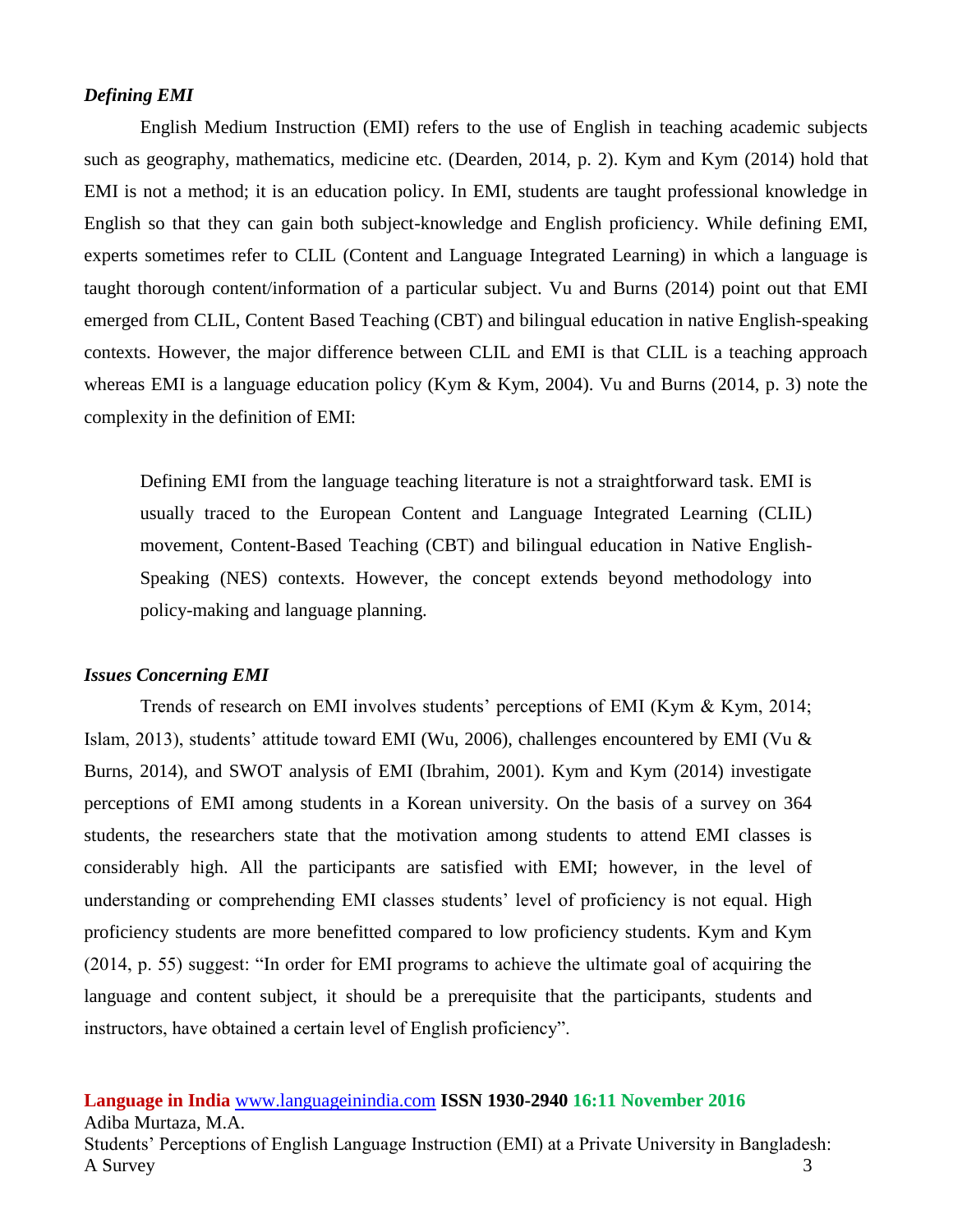Vu and Burns's (2014) study supports the observation of Kym and Kym. In their study, Vu and Burns investigated the challenges of EMI at undergraduate level in Vietnam. The authors interviewed 16 EMI teachers who teach six different subjects: Biology, Business Administration, Physics, Computer Science, Environment Science, and Linguistics. Analysis of the interview revealed the following challenges of EMI: (a) English proficiency of lecturers, (b) student diversity (i.e. students' level of English proficiency), (c) pedagogy, and (d) availability of resources. The authors conclude that teachers should be given the opportunity to improve their English skill, pedagogic skills (i.e. methods and techniques of teaching). Besides, institutions should take initiatives to produce English materials and provide necessary technological support.

Wu (2006) investigated the attitudes of students toward EMI at Chung Hua University at Taiwan. The researchers interviewed 28 graduate students and found that students hold positive attitude toward EMI. In other words, majority of the students believe that EMI improves their English and it helps them understand text and reference books. On the other hand, a large number of students identified some disadvantages of EMI in the classroom. For instance, EMI makes it difficult to understand the course content and stops students from expressing themselves smoothly in the class. EMI also discourages the interaction and discussion between students and teachers. Pointing to this contradiction in students' favorable attitude toward EMI policy and problems in the classroom, the Wu (2006, p. 78) states:

Whereas most participants admitted that their English proficiency was either fair or poor, all of them were in favor of EMI language policy and recommended that more EMI courses should be offered, which presumably indicated that they believed that EMI language policy could either help them improve their English competence or give them more opportunities to use English in a natural environment. However, the present study reflected the contradiction that most of them did not grab the chance to use written and oral English.

Ibrahim (2001) presents a SWOT analysis of EMI in Indonesia. The author points out that EMI can solve the language problems of the students. Teaching core subjects in English language will generate opportunities for 'comprehensible input' and 'comprehensible output'. However, Ibrahim (ibid)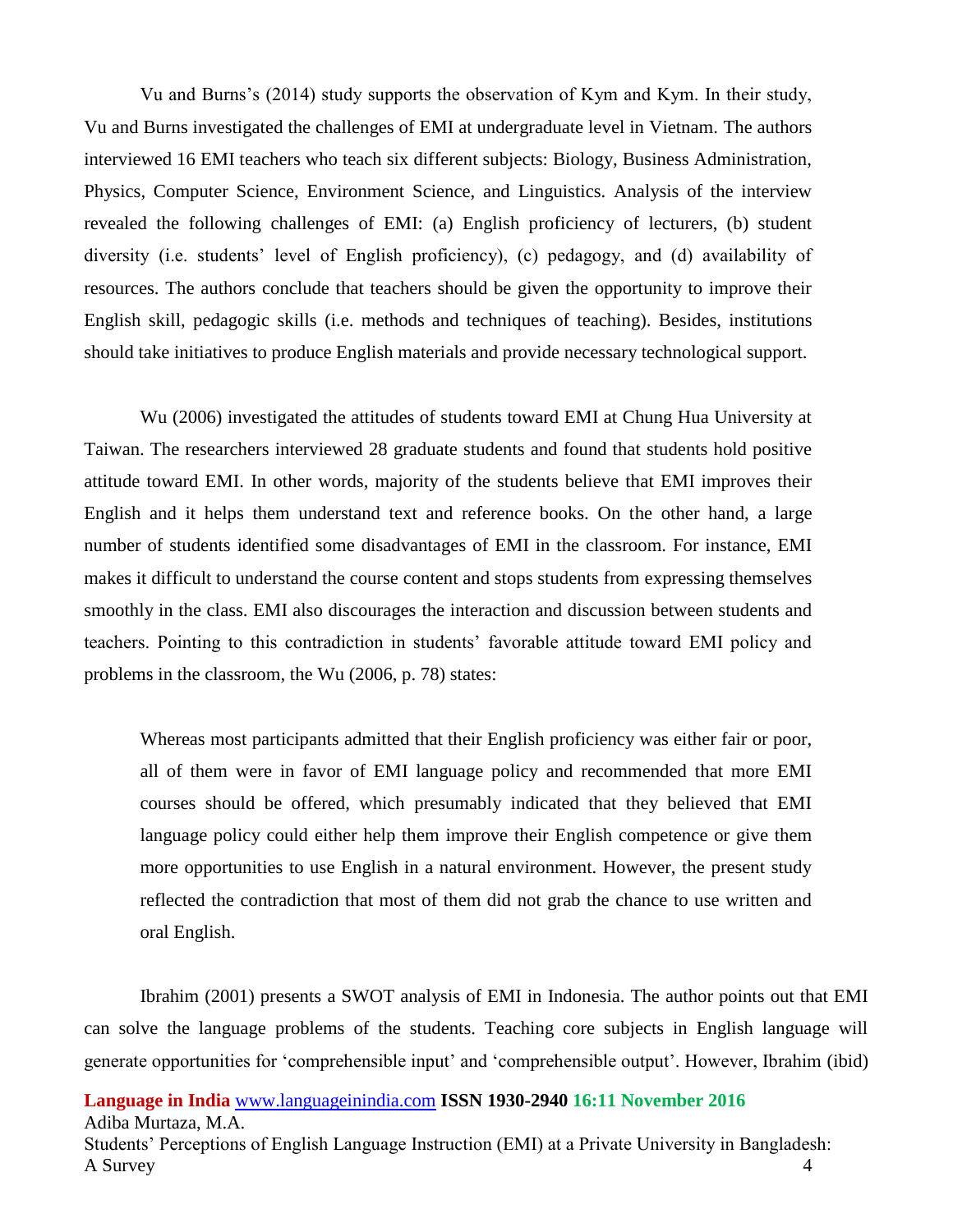notes that EMI might not provide opportunities to improve four skills (reading, writing, listening, speaking). In addition, language proficiency of teachers and students might be an obstacle to EMI. Therefore, the author maintains that there might be a partial EMI program at the initial stage before implementing a complete EMI.

#### *EMI in Bangladesh*

In a report of British Council, Dearden (2014) explores the existence of EMI in 55 countries including Bangladesh by interviewing British Council Staff in the respective countries. The author shows that EMI exists at private primary, secondary, and tertiary institutions in Bangladesh. However, the national attitude toward EMI is not favorable since people in Bangladesh believe that EMI might be a threat to national identity and it might inject western value system in Bangladeshi culture. However, EMI is popular in Bangladesh for pragmatic reasons. Dearden (2014, p. 17) writes:

More and more people in Bangladesh seem to be interested in English medium education as good knowledge of English provides many opportunities. Students of English medium schools tend to learn western literature, geography, history and so on. Though these schools contribute towards the rise of English there is an impression that this education is gradually fostering western culture that undermines Bangladeshi culture and tradition.

Islam (2013) conducted a case study on EMI to explore different dimensions of EMI at a private university in Bangladesh. Interviewing 17 teachers and 37 undergraduate students, the author found that students hold both positive and negative attitude toward EMI whereas teachers are in favor of EMI. Some students opined that EMI is a good policy since it improves their English skills. Others reported that EMI is a problem for them since they do not understand course content in English; these students prefer Bangla as academic language. However, teachers prefer EMI since English skill is valued in the job market.

#### **Methodology**

## *Setting*

Data have been collected from Southeast University, a private university located in Dhaka city.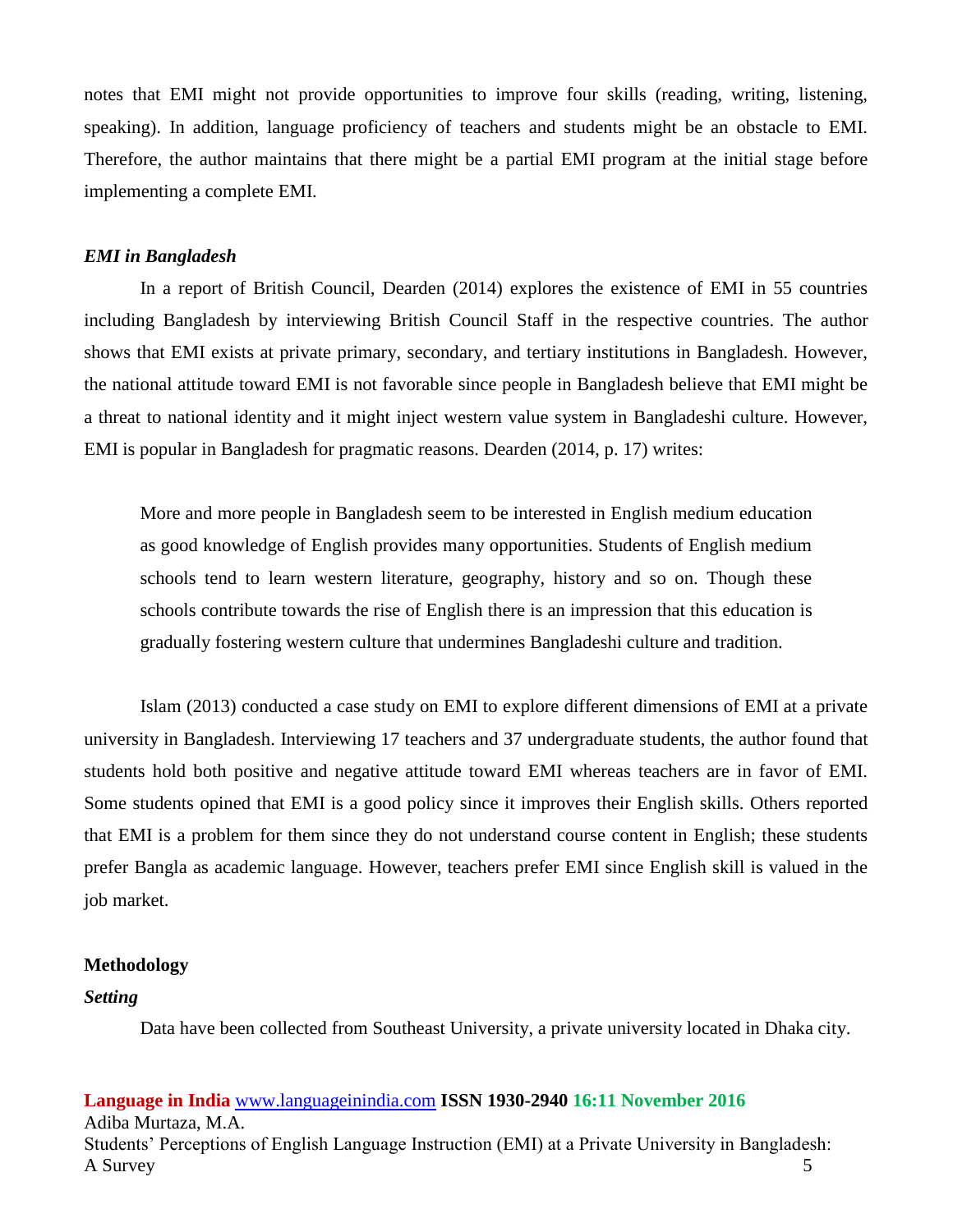#### *Sampling*

62 students of Southeast University were randomly selected for the survey.

#### *Instrumentation*

A closed Likert-type questionnaire (see Appendix A) with 20 items was used to generate data. The questionnaire was designed to elicit responses regarding students' perceptions, attitude, and experience of EMI.

#### *Data Analysis Procedure*

Data have been analyzed using SPSS 16.0. Distribution of frequencies has been analyzed to describe students' perception, attitude, and experiences with regard to EMI.

#### **Findings and Analysis**

Analysis of data shows that almost all the respondents (98.4%) (See Table 1) come from Bangla medium background. Besides, 24.2% come from rural areas; 25.8% come from semi urban areas; and 50% come from urban areas.

| <b>Background</b> |                       | Percentage |
|-------------------|-----------------------|------------|
| Medium            | <b>Bangla Medium</b>  | 98.4       |
|                   | <b>English Medium</b> | 0          |
|                   | Madrasa               | 1.6        |
| Region            | Rural                 | 24.2       |
|                   | Semi-Urban            | 25.8       |
|                   | Urban                 | 50         |

**Table 1: Background of the respondents**

Analysis of the data shows that majority of the students hold positive attitude toward EMI. Students believe that EMI increases students' English skills (agree 71% and strongly agree 24.2%); EMI policy should be implemented in the classroom (agree 53.2% and strongly agree 33.9%; and EMI increases students' overall English proficiency (agree 30.6% and strongly agree 67.7%).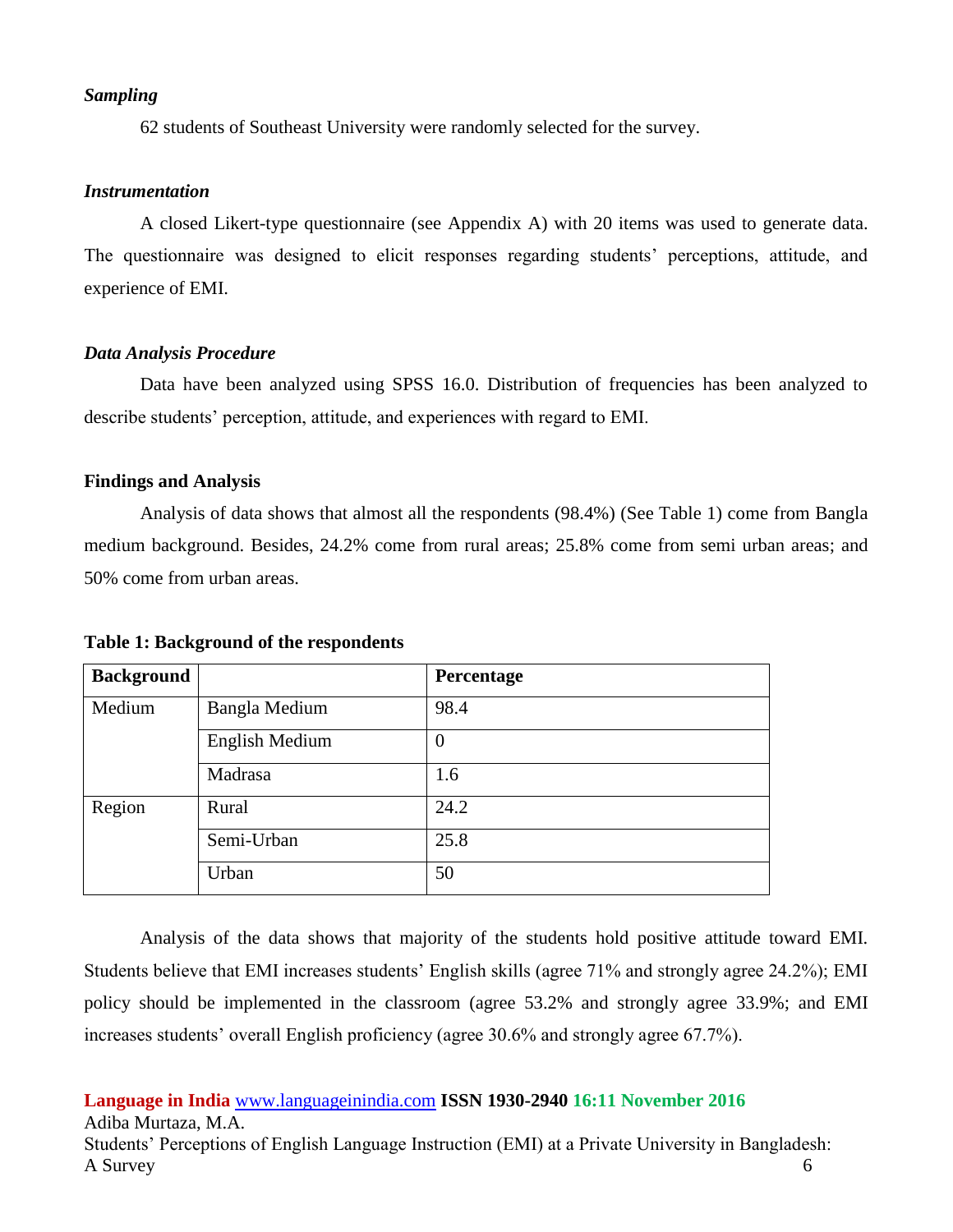A large number of students (50%) responded that their teachers do not use English in the whole class while conducting EMI classes. However, majority of the students (agree 29% and strongly agree 61.3%) reported that assessment, tests, and interviews are conducted in English.

Some items of the survey questionnaire identified students' experiences with EMI. For instance, majority of the students (agree 56.5% and strongly agree 6.5%) reported that EMI is difficult for them. However, a large number of students (agree 45.2% and strongly agree 51.6%) responded that if simple English is used in the classroom, they understand it easily.

A large number of students responded that teachers are not good at English communication (agree 37.1% and strongly agree 16.1%). In addition, teachers use Bangla in the classroom to cater to the demands of the students, (agree 33.9% and strongly agree 56.5%). Most of the students (agree 59.7% and strongly agree 40.3%) reported that teachers use both Bangla and English in the classroom.

Students' responses also reveal that they are comfortable with lectures in Bangla rather than English. For instance, majority (agree 32.3% and strongly agree 56.5%) of the students reported that they feel shy to ask questions in English; they do not feel shy while asking questions if the class is conducted in Bangla (agree 41.9% and strongly agree 58.1%).

In a nutshell, analysis reveals that students hold positive attitude toward EMI, that is, they believe that EMI can improve English proficiency. The survey data indicates that students are not comfortable with EMI. Besides, students' responses on the classroom experiences suggest that EMI is not properly implemented in the surveyed university as majority of the students reported that most of the teachers use both Bangla and English in the classroom.

|  |  | Table 2: Students' responses regarding EMI |  |
|--|--|--------------------------------------------|--|
|  |  |                                            |  |

| <b>Item</b> |  |                                        | <b>Strongly</b> | Agree        | <b>Disagree</b>                   | <b>Strongly</b> |
|-------------|--|----------------------------------------|-----------------|--------------|-----------------------------------|-----------------|
|             |  |                                        | Agree           | (Percentage) | $\sqrt{\frac{1}{2}}$ (Percentage) | Disagree        |
|             |  |                                        | (Percentage)    |              |                                   | (Percentage)    |
|             |  | EMI at the tertiary level $\vert$ 24.2 |                 | 71.0         | 4.8                               | U               |

**Language in India** [www.languageinindia.com](http://www.languageinindia.com/) **ISSN 1930-2940 16:11 November 2016** Adiba Murtaza, M.A.

Students' Perceptions of English Language Instruction (EMI) at a Private University in Bangladesh: A Survey 7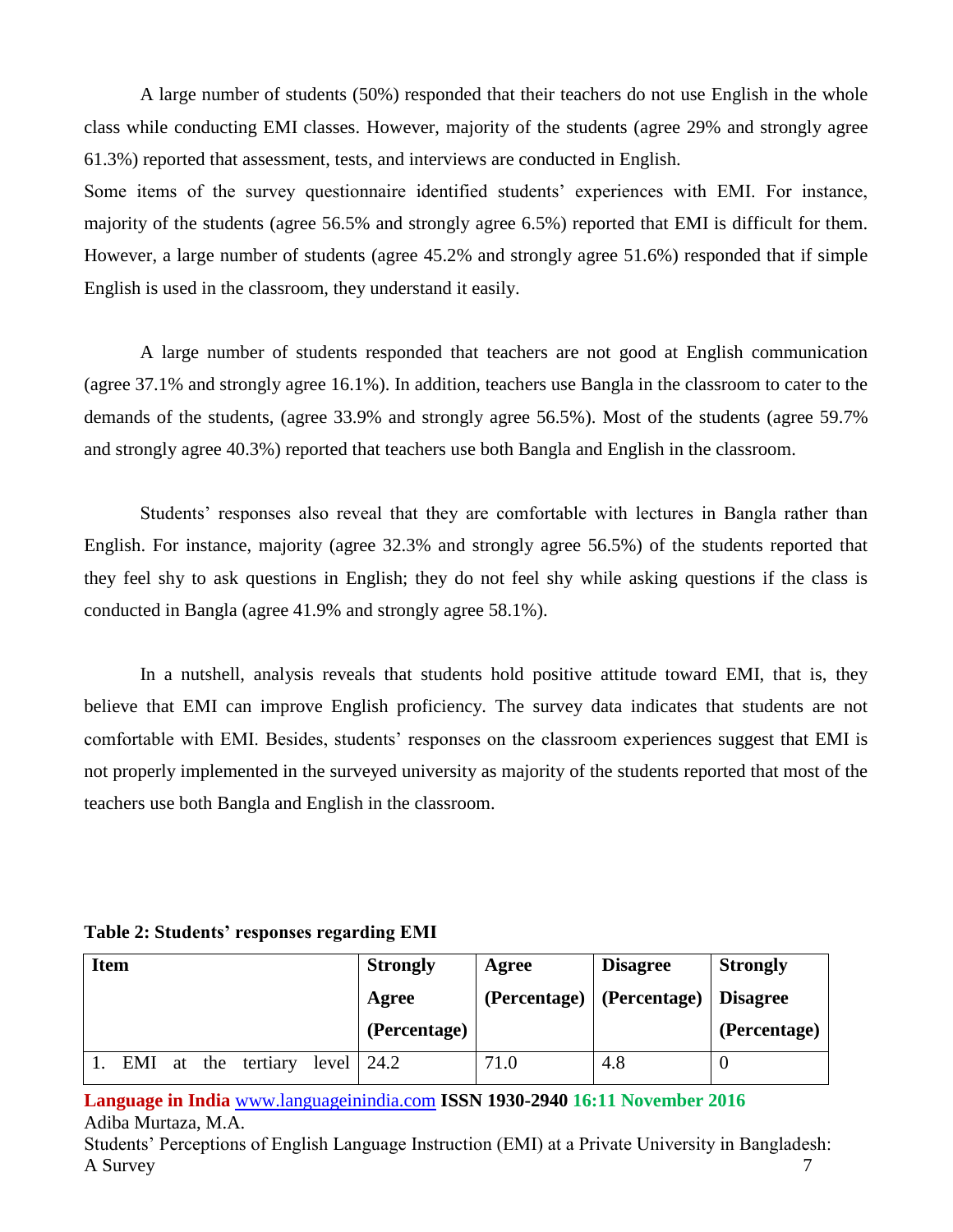| increases student's English skills  |      |      |                |                  |
|-------------------------------------|------|------|----------------|------------------|
| 2. EMI is difficult for me to       | 6.5  | 56.5 | 33.9           | 3.2              |
| follow the class properly           |      |      |                |                  |
| 3. While conducting the EMI         | 1.6  | 46.8 | 50             | 1.6              |
| classes my teachers use English in  |      |      |                |                  |
| the whole class                     |      |      |                |                  |
| 4.<br>My                            | 61.3 | 29   | 6.5            | 3.2              |
| assessments/tests/interviews<br>are |      |      |                |                  |
| carried out in English              |      |      |                |                  |
| 5. Class lectures mixture<br>of     | 67.7 | 30.6 | $\overline{0}$ | 1.6              |
| Bangla and English is helpful for   |      |      |                |                  |
| developing understanding            |      |      |                |                  |
| 6. I find no problem when my        | 51.6 | 45.2 | 1.6            | 1.6              |
| teacher explains everything in      |      |      |                |                  |
| simple English                      |      |      |                |                  |
| 7. EMI can be maintained if         | 32.3 | 61.3 | 6.5            | $\overline{0}$   |
| students want their teachers to     |      |      |                |                  |
| give lectures in English            |      |      |                |                  |
| 8. EMI is not maintained because    | 11.3 | 17.7 | 54.8           | 16.1             |
| our teachers prefer using Bangla    |      |      |                |                  |
| in the class                        |      |      |                |                  |
| 9. Most teachers use both Bangla    | 40.3 | 59.7 | $\overline{0}$ | $\boldsymbol{0}$ |
| and English while giving lectures   |      |      |                |                  |
| 10. Because of students' demand     | 56.5 | 33.9 | 8.1            | 1.6              |
| teachers use Bangla in the class    |      |      |                |                  |
| 11. Some teachers are not good at   | 16.1 | 37.1 | 38.7           | 8.1              |
| English communication               |      |      |                |                  |
| 12. If lectures are given in Bangla | 41.9 | 35.5 | 19.4           | 3.2              |
| there will not be any problem       |      |      |                |                  |
| 13. Most students feel shy while    | 56.5 | 32.3 | 8.1            | 3.2              |

# **Language in India** [www.languageinindia.com](http://www.languageinindia.com/) **ISSN 1930-2940 16:11 November 2016**

Adiba Murtaza, M.A.

Students' Perceptions of English Language Instruction (EMI) at a Private University in Bangladesh: A Survey 8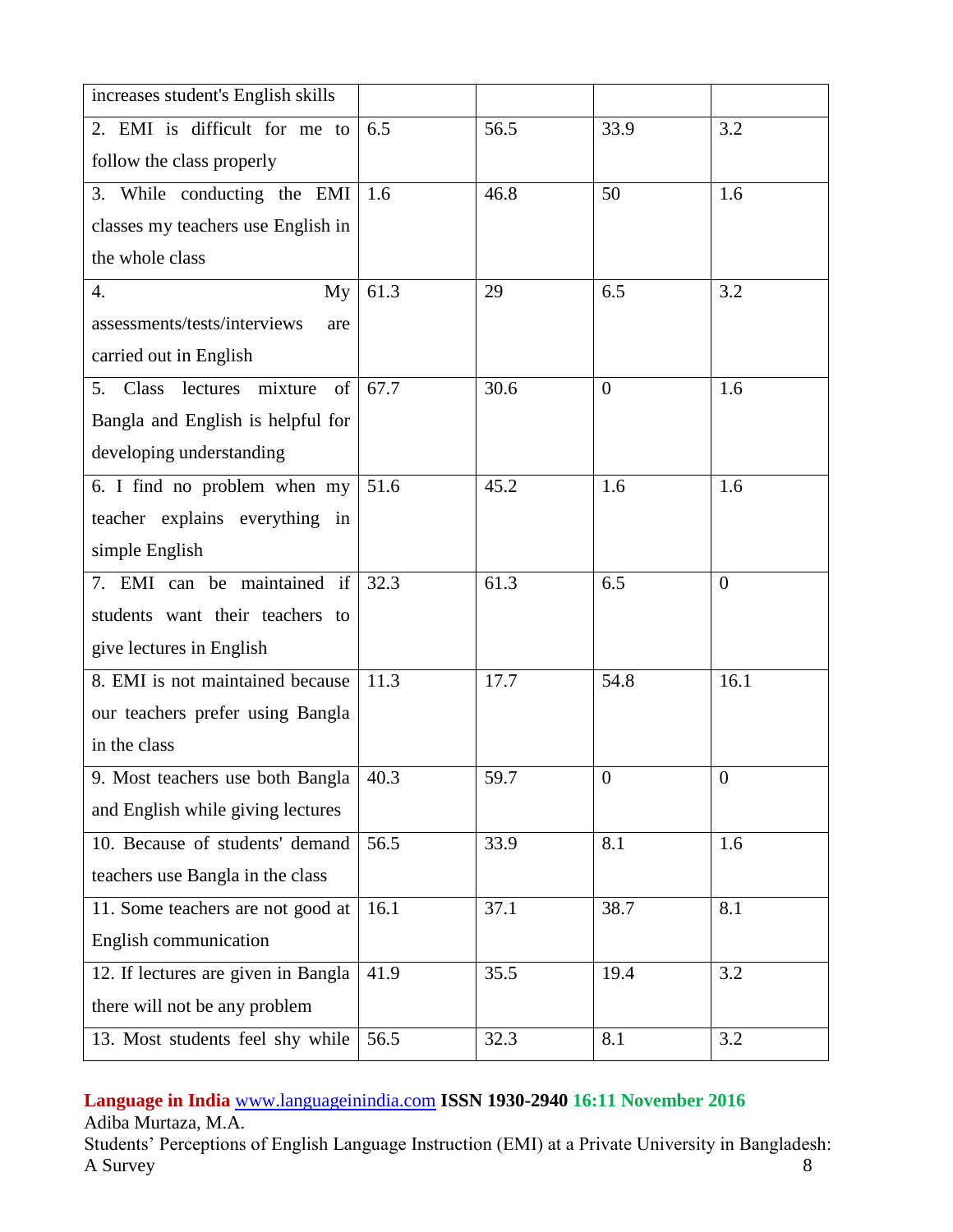| asking questions in English                |      |      |                |                |  |
|--------------------------------------------|------|------|----------------|----------------|--|
| Students can easily ask<br>14.             | 58.1 | 41.9 | $\overline{0}$ | $\overline{0}$ |  |
| questions if the lectures are given        |      |      |                |                |  |
| in Bangla                                  |      |      |                |                |  |
| 15. Being lectures in Bangla or            | 9.7  | 27.4 | 50.0           | 12.9           |  |
| mixture of Bangla and English, it          |      |      |                |                |  |
| difficult to follow<br>rather<br><i>is</i> |      |      |                |                |  |
| textbook written in English                |      |      |                |                |  |
| 16. EMI should be properly                 | 33.9 | 53.2 | 11.3           | 1.6            |  |
| maintained in our<br>classroom             |      |      |                |                |  |
| teaching                                   |      |      |                |                |  |
| 17. Lectures often being in Bangla         | 41.9 | 45.2 | 9.7            | 3.2            |  |
| students tend to remain weak in            |      |      |                |                |  |
| English                                    |      |      |                |                |  |
| 18.<br>EMI<br>promotes<br>system           | 67.7 | 30.6 | $\overline{0}$ | 1.6            |  |
| students'<br>overall<br>English            |      |      |                |                |  |
| proficiency                                |      |      |                |                |  |

# **Policy Implication**

Based on student's responses, some policy interventions may be implemented for the development of effective EMI programs. Firstly, EMI lecturers need to be trained for the improvement of student's language abilities, especially to improve their speaking skills and building confidence. However, the EMI based should be interactive in teaching so that students feel engaged in their classes. The EMI classes need to be learner-centered and activity based. Teachers need to be well prepared for running their interactive sessions. Secondly, new teachers should be well trained and properly oriented to conduct EMI classes. From students response it is clear that students face some problems to adjust in the new system of EMI. The major adjustment problems faced by the students are lack of pervious exposure, lack of appropriate vocabulary use, fail to understand the course content, fail to ask question in class, feeling of shyness are so prominent among the students in EMI classes. So before implementing EMI effectively, these issues must be taken into consideration. Thirdly, gradual increase of EMI needs to be ensured in all levels of classroom teaching and teacher needs to play the central role to carry it out.

**Language in India** [www.languageinindia.com](http://www.languageinindia.com/) **ISSN 1930-2940 16:11 November 2016** Adiba Murtaza, M.A.

Students' Perceptions of English Language Instruction (EMI) at a Private University in Bangladesh: A Survey and the set of the set of the set of the set of the set of the set of the set of the set of the set of the set of the set of the set of the set of the set of the set of the set of the set of the set of the set of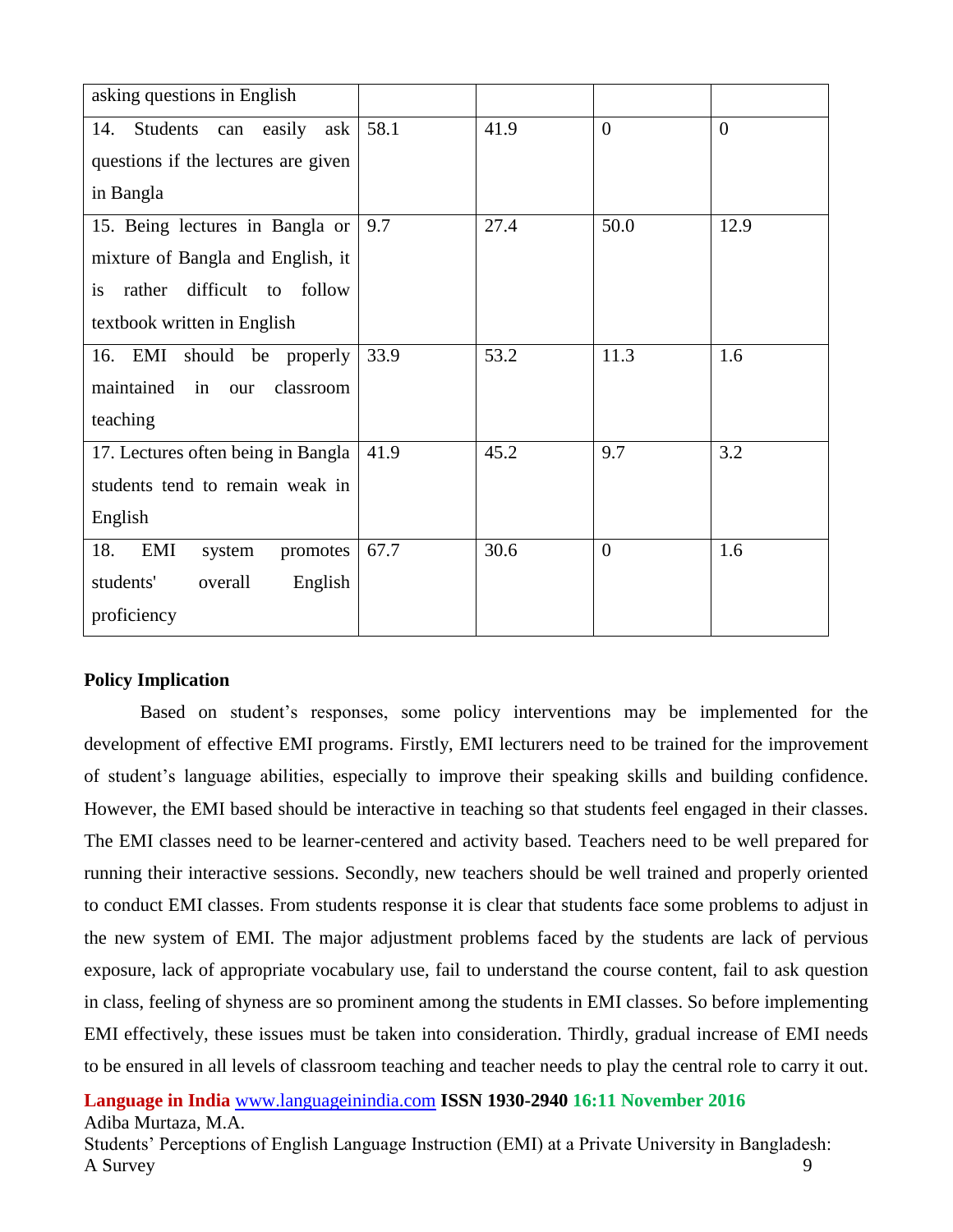University may set a policy restricting its language preference with strong monitoring to follow up so that teachers feel professionally obligated to comply with that. Finally, use of L1 may be considered to be occasional support towards student understanding of the content as well as their improvement of English language skills.

## **Conclusion**

As pointed out by Kachru, the cultural consequences of globalization have changed the global scene. English has not only become a global language, but also "a tool of power, domination and elitist identity and of communication across continents" (Kachru 4). It is employed as a tool of power to influence the mindset of people who use English as a second language. EMI programs improve student's English proficiency and gradually help them gain mastery of English and make them confident English speaker. Though EMI is claimed to be practiced everywhere in the surveyed university, the real scenario is different, it is not properly implemented. Teachers do not use English in the whole class rather the mixture of English and Bangla dominates. Although code switching in the classroom sometimes makes teaching and learning processes more effective, it should not be used frequently to get the full success of EMI programs. Students find it difficult to follow EMI classes, but their attitude is positive toward EMI and they want it to be implemented to overcome their fear of English. Throughout the survey findings, one point has appeared pretty clearly that student failure or less success in EMI does not lie in the lack of student willingness rather it is the lack or inefficiency of the teachers who the run the class with effective EMI. Therefore, more interventions related to EMI development need to be effectively taken by the institutions and more importantly strong monitoring system should follow it up. To sum it up, EMI should be integrated towards overall teacher development which strongly includes the central idea is that effective student learning largely hinges upon effective and efficient teaching.

**=================================================================**

#### **References**

Crystal, D. (1997). *English as a Global Language*. Cambridge: Cambridge University Press.

Dearden, J. (2014). *English as a Medium of Instruction – A Growing Global Phenomenon.* British Council.

Ellis, R. (1884). Classroom Second Language Development. Oxford: Pergamon

**Language in India** [www.languageinindia.com](http://www.languageinindia.com/) **ISSN 1930-2940 16:11 November 2016** Adiba Murtaza, M.A. Students' Perceptions of English Language Instruction (EMI) at a Private University in Bangladesh: A Survey and the set of the set of the set of the set of the set of the set of the set of the set of the set of the set of the set of the set of the set of the set of the set of the set of the set of the set of the set of